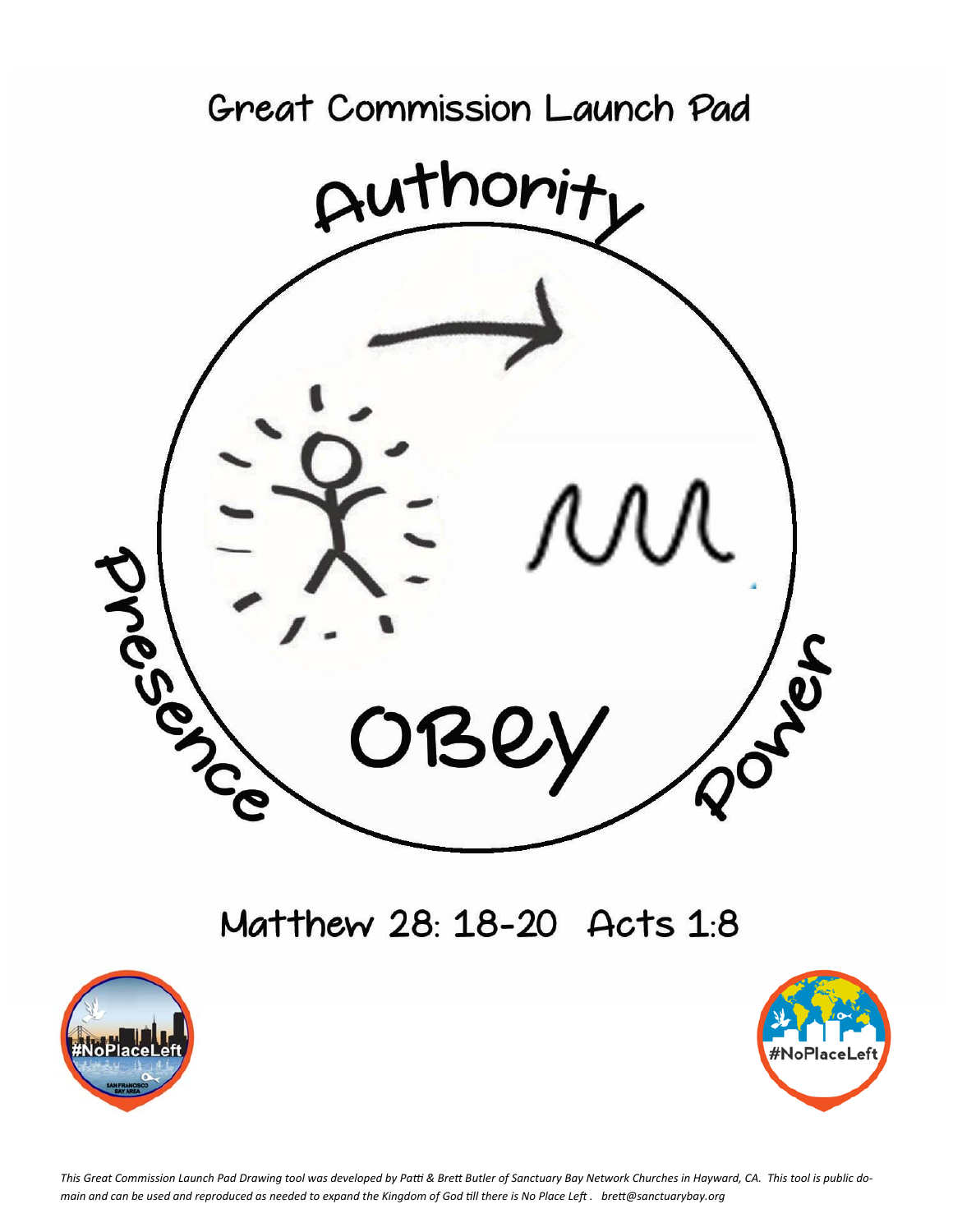# **Great Commission Launch Pad**

*This is a simple illustration to commission believers into immediate obedience.* 

This illustration uses two scriptures Matthew 28:18-20 & Acts 1:8

Read MaƩhew 28:18‐20: *And Jesus came and said to them, "All authority in heaven and on earth has been given to me. Go*  therefore and make disciples of all nations, baptizing them in the name of the Father and of the Son and of the Holy Spir*it, teaching them to observe all that I have commanded you. And behold, I am with you always, to the end of the age." (ESV)* 



Great Commission Launch Pad



Great Commission Launch Pad



Matthew 28: 18-20 Acts 18

**Draw a Circle** 

Say: Right before Jesus went back to heaven after he was crucified. He gathered his disciples and said that He has all authority in Heaven and on earth. This circle represents everything in the universe.

**Write above the circle:** "Authority"

Say: This shows that Jesus has Authority over everything. Since he has this authority we need to pay attention and obey what he has for us to do.

#### **Draw an Arrow inside in the circle at the top pointing Right**

**Say:** Jesus said "GO"

### **Draw a SƟck Figure with "rays" around him to indicate a shiny new person**

Say: "Make disciples of all nations"

#### **Draw waves of water**

Say: "baptizing them in the name of the Father and of the Son and of the Holy Spirit"